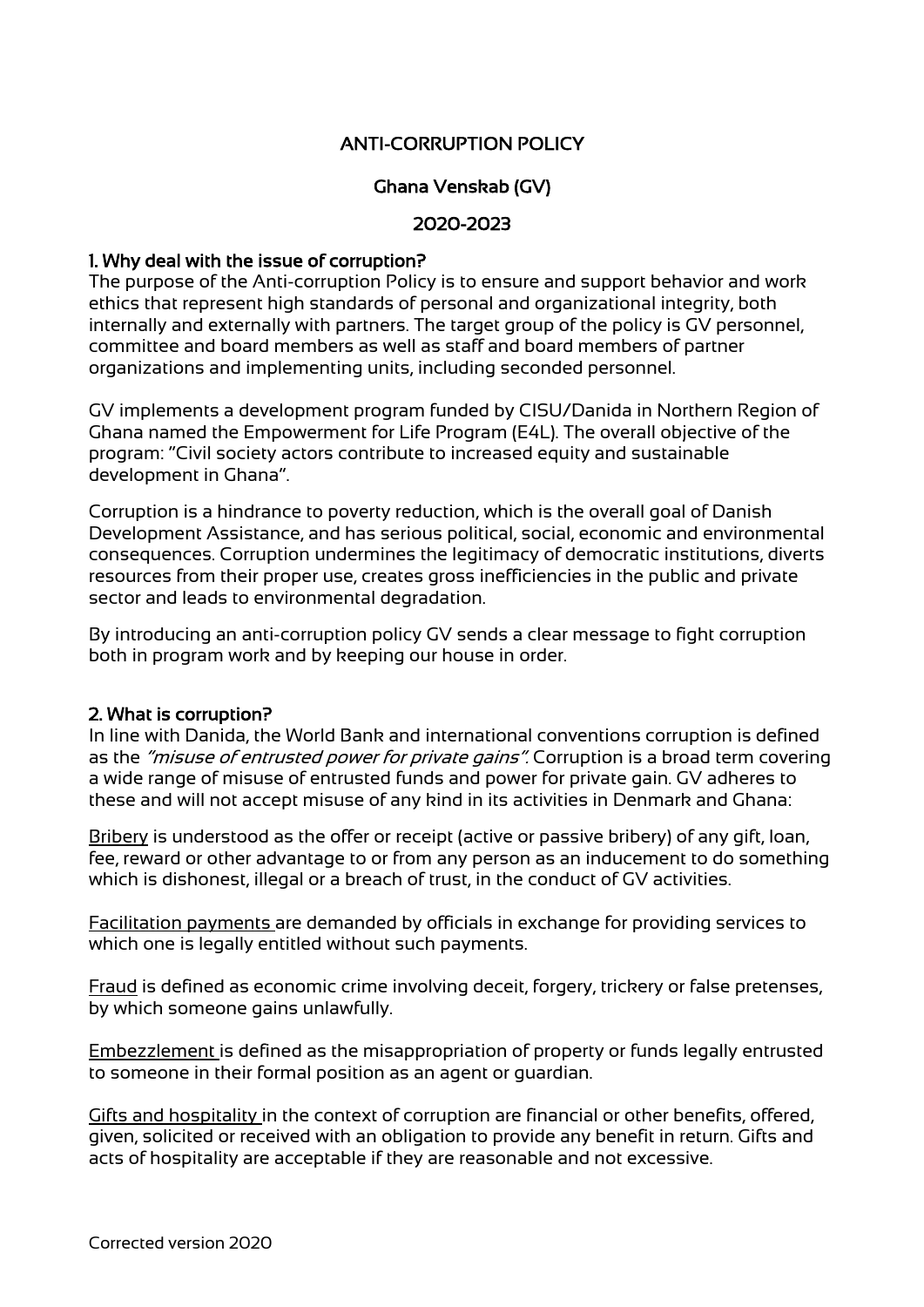Nepotism is favoritism toward relatives and friends, based upon that relationship, rather than on an objective evaluation of ability or suitability.

Kickback is the return of a part of a contractual payment.

### 3. When should we be suspicious?

Suspicion of fraud or corruption etc. may be based on, for example:

(a) Persistent disregard of laid down procedures e.g. in procurement, payments without the necessary documents, approval and receipt of funds without issuing official receipts etc.

(b) Lack of correct and timely financial accounts and reports.

(c) Complaints from beneficiaries claiming that they have not received promised and reported services.

(d) Purchases of supplies at a much higher price than normal.

(e) Observations such as staff spending beyond their financial capabilities and living extravagant lifestyle; and

(f) Missing or weak reconciliation of cash, bank statements and accounts.

Well-founded suspicion may be based on suggestive and circumstantial evidence of fraud, for example:

(a) Lack of proper documentation on refunded expenditures.

(b) Missing signatures or incomplete lists of persons that have been paid an allowance to attend training seminars.

(c) A strong indication that signatures and documents have been falsified; and

(d) Disruption of or tampering with records.

Proven fraud is based on clear documentation on the type of fraud in question and/or confession of those involved, ready to be presented to police investigators and court cases.

#### 4. What do we do if we suspect or detect corruption?

In cases where corruption is detected or reported GV and our partner organizations have clear guidelines that must be followed. Every GV or GV related staff member of has the responsibility to report suspected cases of corruption<sup>1</sup>. If there is a case of well-founded suspicion or proven fraud, corruption, misuse of funds or serious irregularities, the staff member who has observed this should immediately report this. In Ghana it must be reported to the E4L Program Manager and the Internal Auditor, who is responsible for immediate reporting to the GV Secretariat in Denmark (General Secretary and/or Program Officer).

Suspicion of corruption detected by GV staff or others can also be reported confidentially to the GV Secretariat through GV's website: www.ghanavenskab.dk/hvem

<sup>1</sup> Refer to Code of Conduct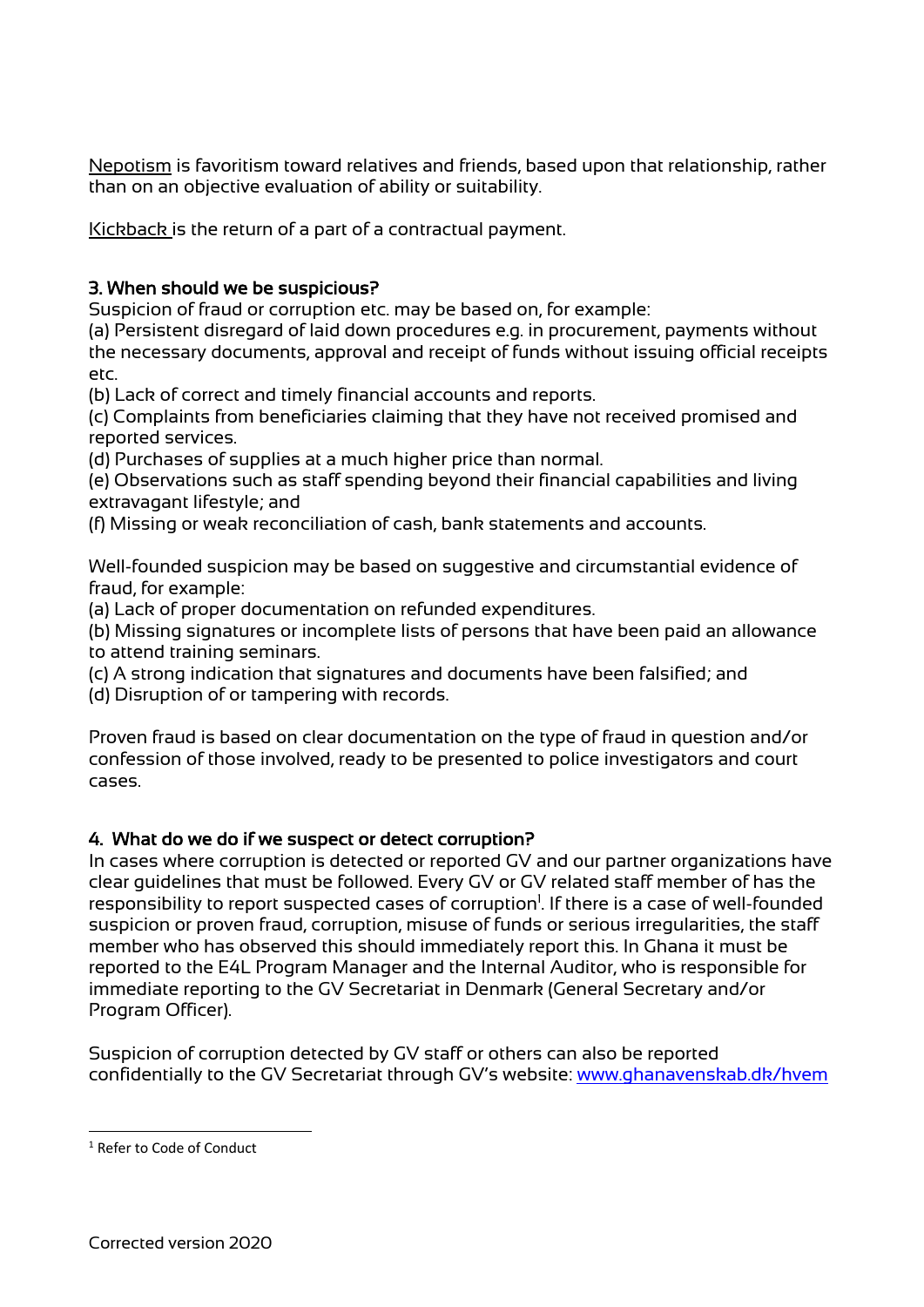When the GV Secretariat receives a report, they will ensure that the following steps are taken:

- The relevant donor is briefed about the suspicion as soon as possible (preferably within 48 hours)
- An investigation is launched, and in most cases involving financial irregularities auditing will be initiated
- Steps are taken to improve guidelines and procedures to prevent future incidences
- Assess whether or not program activities and funding should be temporarily suspended while the investigation is ongoing.

In cases where the initial investigation confirms the suspicion, a number of further steps are taken:

- If the case involves GV related staff proper disciplinary actions are taken and funds must be returned (if theft of funds are part of the incident)
- If the case involves a partner organization, the partner is requested to take the necessary precautions to stop, reveal and improve the conditions that led to corruption. If funds are involved the partner organization is requested to return the funds in question
- Charges are pressed unless special circumstances speak against it (security, health/lives, weighing of the effectiveness of the judicial system, court costs)
- The relevant donor receives a complete account of the extent, course and actions taken to.
- Sister organizations are informed when and where relevant
- The case is made public. Only exception from this rule would be if making it public is not possible due to the safety of our co-workers or partners

### 4.1 Communication on misuse of funds/corruption

GV adheres to principles of openness and transparency in all the facets of the organisation's work, including cases of misuse of funds. All cases will be evaluated independently in accordance with the following guidelines:

- 1. GV aspires to be transparent and will publish all cases of misuse on their website
- 2. Cases of serious misuse will be mentioned in GV's Annual report including statements on total loss due to misuse of funds
- 3. GV will be confidential and not reveal suspects of fraud until it is documented.
- 4. Suspicion of fraud can be reported on GV's website confidentially
- 5. GV adheres to the guidelines outlined by our different donor

Full cooperation and transparency with police and anti-corruption authorities, auditors and other bodies investigating and preparing prosecution of those under suspicion, including unrestricted access to all relevant documentation, is expected. However, if the nature of the fraud is such that, the organization does not possess enough skills to investigate such fraud conclusively, outside help will be sought.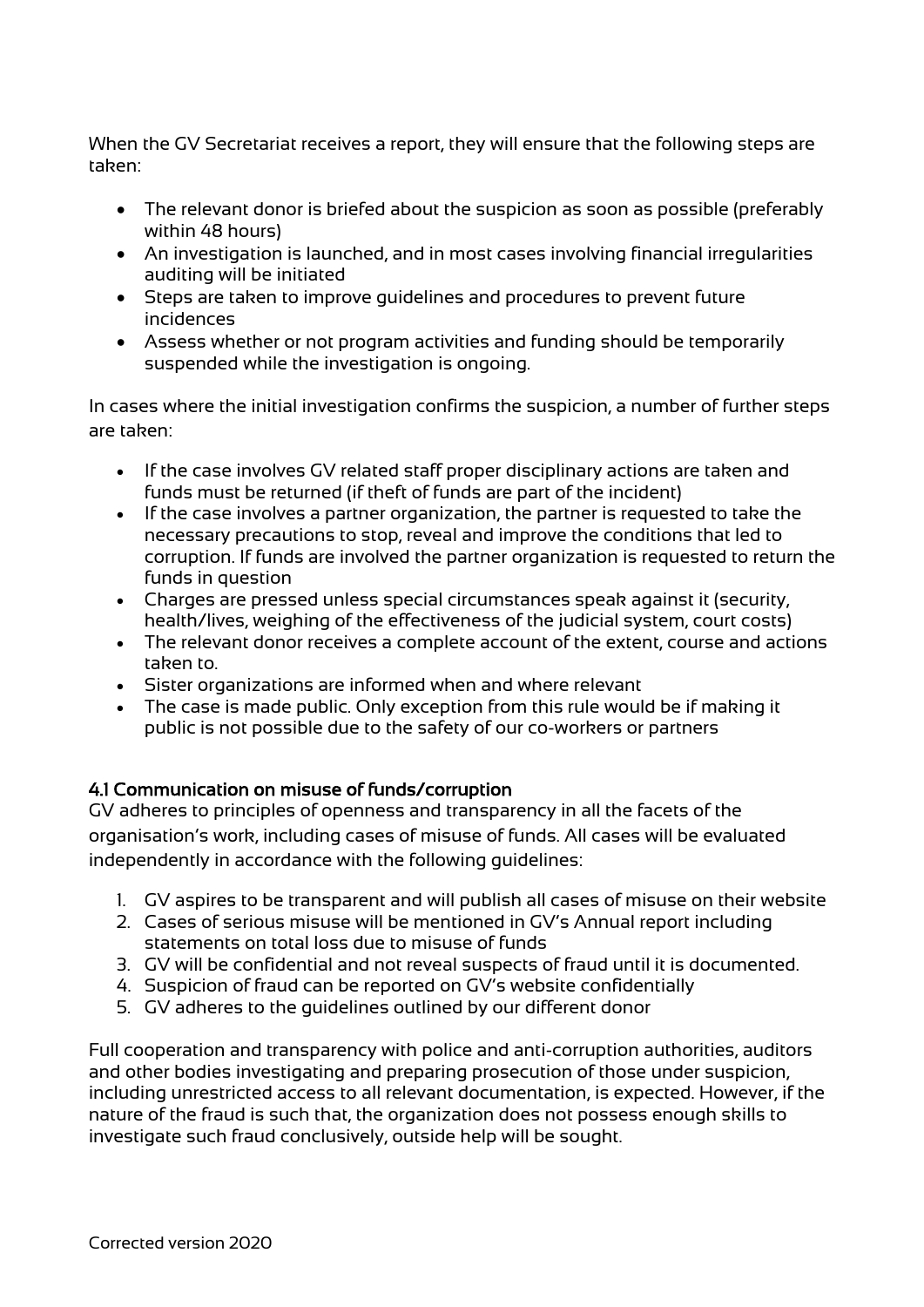### 4.2 Media and press preparedness guidelines

GV recognize that the media and press play an important role in securing transparency in the use of public funds and GV works to ensure that we are transparent in our work. GV also recognize that suspicion of corruption or irregularities are possible outcomes and have thus developed guidelines for how to handle questions and queries from the media/press in an effective and transparent way.

GV will follow these steps/guidelines when dealing with the press in cases where corruption may be involved $2$ :

- 1. GV has a designated Press Contact Person (contacts available at website)
- 2. When staff are contacted by the media the journalist will be referred to the Press Contact person or management (General Secretary or Board Chairman). All communication or statements to the press must go through these in issues of crisis.
- 3. The responsible person shall ask the journalist for documentation (email) on the issue at hand, name of journalist, the angle of the article/story/investigation, and the status of the story.
- 4. The person in charge will call in relevant persons/resources in GV to discuss and prepare a reply to the journalist. The reply will include GV's main points of view/messages, relevant factual information, and positions.
- 5. GV will ask for permission to approve all statements and quotes before publishing
- 6. If necessary GV will initiate its own investigation and follow the guidelines outlined above.

### 5. How do we try to prevent corruption?

GV place emphasis on prevention and will continually monitor and improve systems and procedures to avoid fraud and corruption both internally and in corporation with partners. We also believe that prevention of corruption, fraud and misuse of funds is closely linked to the development of legitimate and transparent civil society organizations, which is one of the reasons why the E4L program focuses on democracy including support to the organizational development of partner organizations. Partner organizations are supported to build organizational structures and systems that will ensure a high level of democratic control by the board, members as well as the target group.

One of the specific measures to avoid corruption and fraud was the introduction of the position of an Internal Auditor in GV's E4L program in Ghana. The Internal Auditor plays a key role in the monitoring of the use of funds and procedures. If cases of fraud or corruption are discovered GV and its partners commit themselves to ensure effective and adequate follow up as described above in point 4.

### 6. Code of Conduct

The attached GV Code of Conduct outlines the principles that the organizations subscribe to in order to prevent corruption and fraud. The Code of Conduct is signed by Staff, committee and board members in GV and partner organizations.

 $2$  The strategic guidelines for working with the media and press are also outlined in GV's Strategy